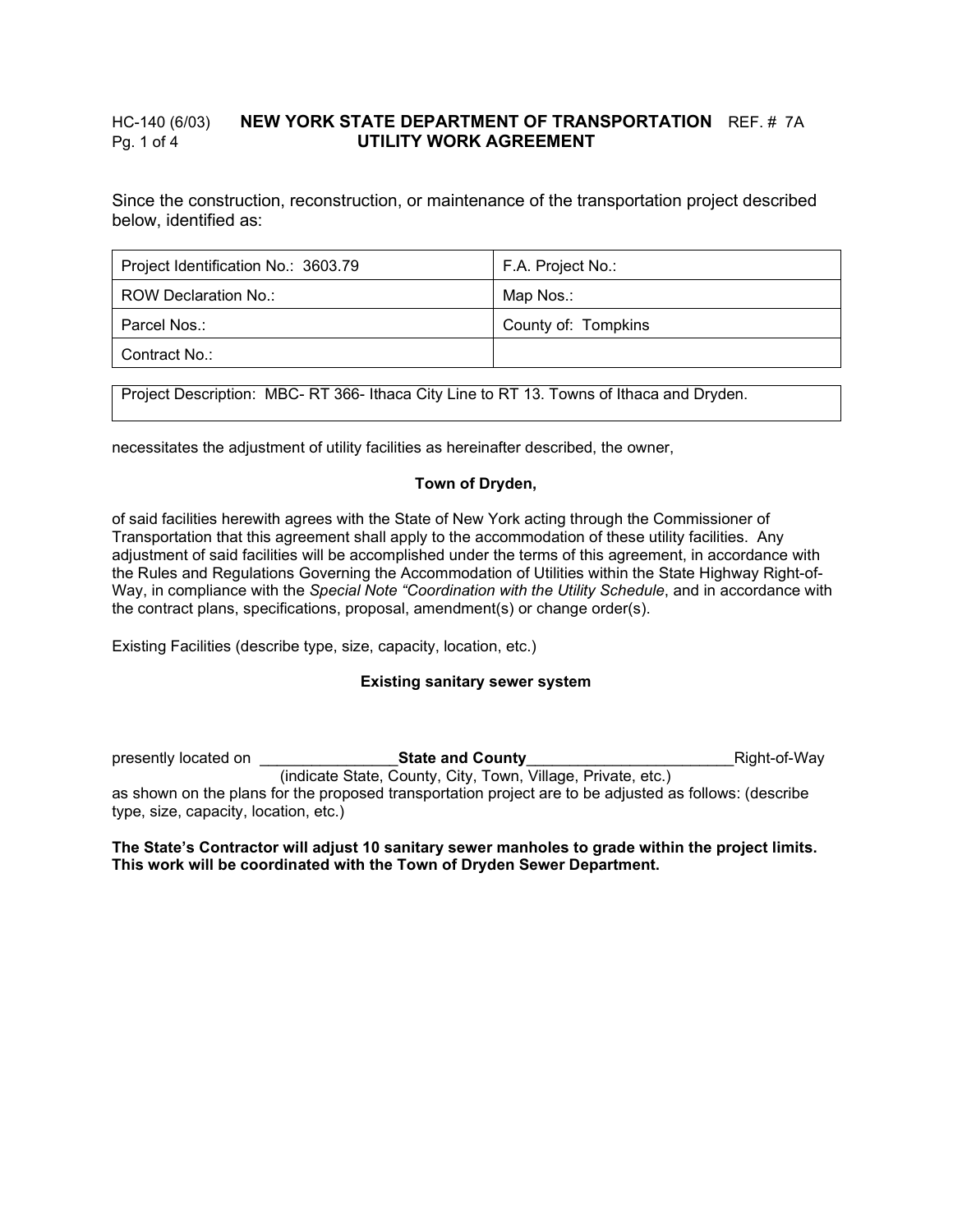|    | HC-140 (6/03)<br>Pg. 2 of 4 | UTILITY WORK AGREEMENT                                                                                                                                                                                                                                                                                                                                                                                                                            | <b>REF. #7A</b> |
|----|-----------------------------|---------------------------------------------------------------------------------------------------------------------------------------------------------------------------------------------------------------------------------------------------------------------------------------------------------------------------------------------------------------------------------------------------------------------------------------------------|-----------------|
| Ш. |                             | Financial Responsibility (check appropriate boxes):                                                                                                                                                                                                                                                                                                                                                                                               |                 |
|    |                             | The facilities to be adjusted under the terms of this agreement are subject to Section 52 of the<br>State Highway Law, and the cost of this adjustment is the sole responsibility of the owner.                                                                                                                                                                                                                                                   |                 |
|    |                             | Subdivision 24 of Section 10 of the State Highway Law enables the Commissioner of<br>Transportation to provide at the expense of the State, for adjustment to a municipally owned utility<br>when such work is necessary as a result of State highway work. (Municipal Agreement required.)                                                                                                                                                       |                 |
|    |                             | Subdivision 24-b of Section 10 of the State Highway Law enables the Commissioner of<br>Transportation to participate in the necessary expenses incurred for adjustment of privately,<br>publicly or cooperatively owned facilities, municipal utility facilities, or facilities of a corporation<br>organized pursuant to the State Transportation Corporations Law. (Privately Owned Property<br>Agreement or Reimbursement Agreement required.) |                 |
|    | required.)                  | Subdivision 27 of Section 10 of the State Highway Law enables the Commissioner of<br>Transportation, upon the request of a municipality, to perform for and at the expense of such<br>municipality specified work to be included within a State-let contract. (Betterment Resolution                                                                                                                                                              |                 |
|    |                             | Subdivision 33 of Section 10 of the State Highway Law enables the Commissioner of<br>Transportation, upon the request of a public utility corporation, to perform for and at the expense<br>of such public utility corporation specified work to be included within a State-let contract.                                                                                                                                                         |                 |
|    |                             | Subdivision 13 of Section 30 of the State Highway Law enables the Commissioner of<br>Transportation to enter into an agreement to reimburse with public funds the owner for necessary<br>expenses incurred as a result of this adjustment, or to replace the facilities in kind.                                                                                                                                                                  |                 |
|    | 645, or as indicated below: | The owner will develop and keep a record of costs in accordance with the New York State<br>Department of Transportation (NYSDOT) Reimbursement Procedures, and when federal funds<br>participate in the cost, the Federal Highway Administration (FHWA) Federal-Aid Policy Guide Part                                                                                                                                                             |                 |
|    |                             |                                                                                                                                                                                                                                                                                                                                                                                                                                                   |                 |

\_\_\_\_\_\_\_\_\_\_\_\_\_\_\_\_\_\_\_\_\_\_\_\_\_\_\_\_\_\_\_\_\_\_\_\_\_\_\_\_\_\_\_\_\_\_\_\_\_\_\_\_\_\_\_\_\_\_\_\_\_\_\_\_\_\_\_\_\_\_\_\_\_\_\_\_\_\_\_

# UTILITY WORK AGREEMENT REF. # 7A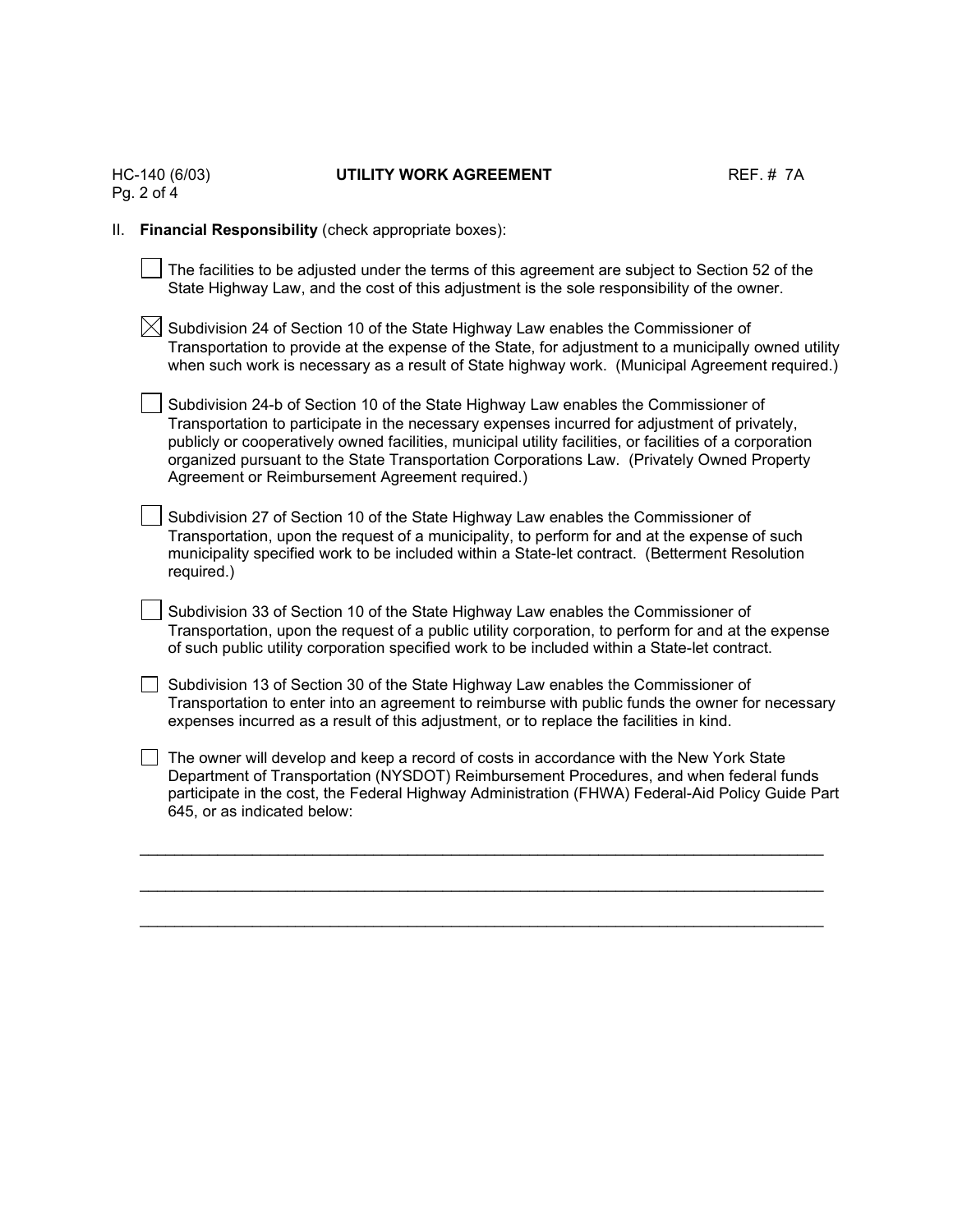#### HC-140 (6/03) **UTILITY WORK AGREEMENT** REF. # 7A

Pg. 3 of 4

III. **Physical Adjustment Method** (check appropriate boxes):

The actual adjustment or design engineering will be performed by the following method (s):

|  |  |  | $\boxtimes$ Contract let by the Commissioner. |
|--|--|--|-----------------------------------------------|
|--|--|--|-----------------------------------------------|

Contract let by the Owner, (check applicable statement, i.e., a or b)

a. Best Interests of State.

b. Utility not sufficiently staffed or equipped.

By the Owner's forces.

## IV. **Betterment, Salvage, and Depreciation Credits Due the Project** (check appropriate boxes):

 $\boxtimes$  There will be no extension of service life, improved capacity nor any other betterment of the facility (as defined by the NYSDOT Utility Reimbursement Procedures and by FHWA Federal-Aid Policy Guide Part 645) as a result of the adjustments made pursuant to this agreement.

There is betterment described as follows:

The owner will not claim reimbursement for that betterment portion of the work, but will duly account for it as required by applicable NYSDOT and FHWA procedures.

The owner hereby agrees to deposit with the Comptroller of the State of New York the amount of to cover the cost of the betterment as described above.

The owner agrees to comply with the requirements of the NYSDOT Utility Reimbursement Procedure and FHWA Federal-Aid Policy Guide Part 645 with the respect to salvage and depreciation credits when applicable.

## V. **General Covenants**

The owner hereby agrees to accept full title and responsibility for the adjusted facility in writing upon satisfactory completion of the work. Such acceptance will acknowledge the owner's responsibility to maintain the facility in accordance with all applicable codes, standards and regulations, including his obligation, where applicable, to remove any or all of the facility from the highway at the order of the Commissioner of Transportation, all in accordance with the Rules and Regulations Governing the Accommodation of Utilities within the State Highway Right-of-Way. All compensable claims covered by this agreement will be included in one of the following:

- A. Privately Owned Property Agreement executed prior to the performance of the work.
- B. Municipal Agreement executed prior to performance of the work.
- C. Reimbursement Agreement executed prior to performance of the work.
- D. Such other agreement as approved by NYSDOT Office of Legal Affairs.